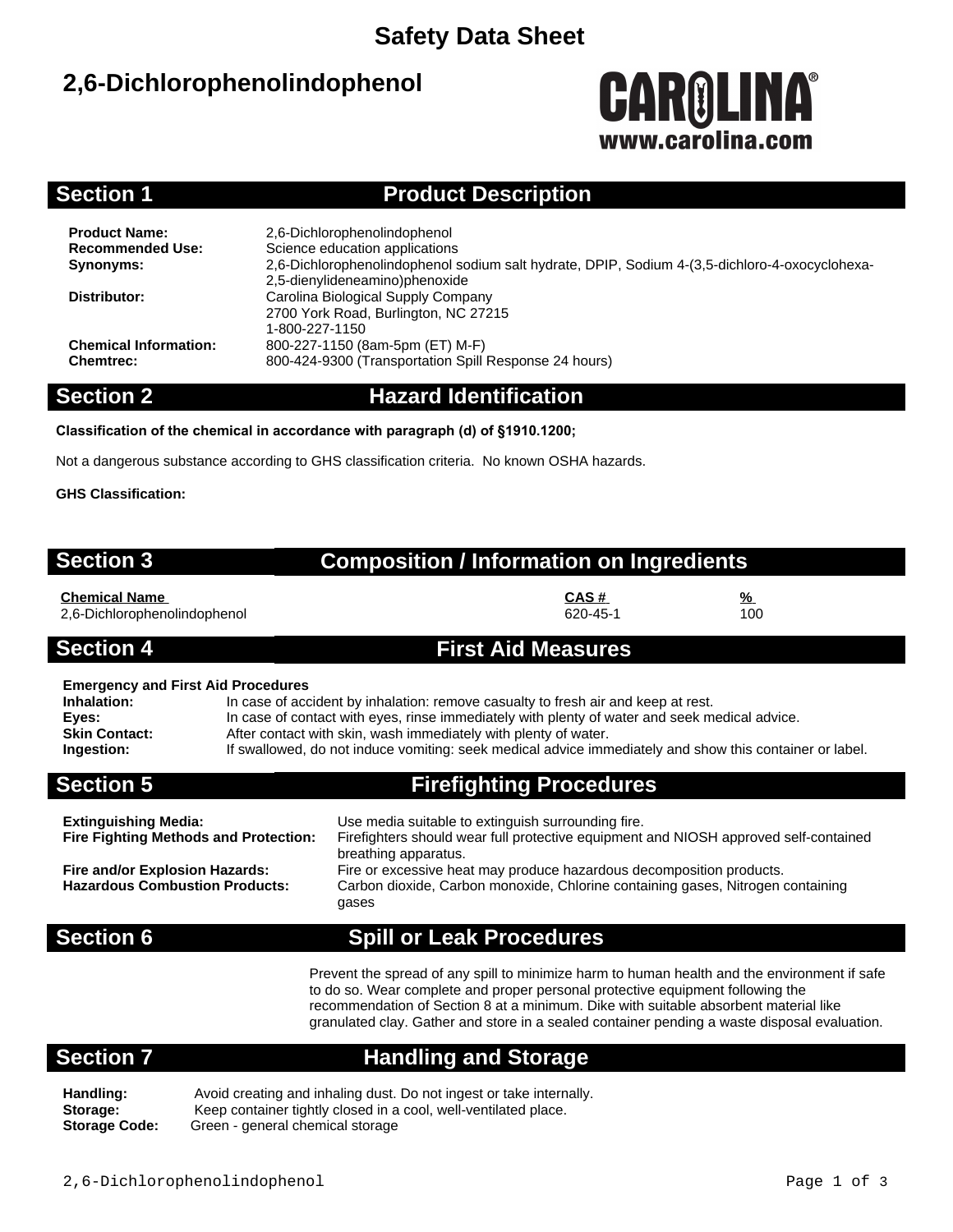# **Safety Data Sheet**

| <b>Section 8</b>                                                              |                                                                                                                                                                                                                                                                                                                                                                                | <b>Protection Information</b>                       |                     |                 |
|-------------------------------------------------------------------------------|--------------------------------------------------------------------------------------------------------------------------------------------------------------------------------------------------------------------------------------------------------------------------------------------------------------------------------------------------------------------------------|-----------------------------------------------------|---------------------|-----------------|
|                                                                               | <b>ACGIH</b>                                                                                                                                                                                                                                                                                                                                                                   |                                                     |                     | <b>OSHA PEL</b> |
| <b>Chemical Name</b><br>2,6-Dichlorophenolindophenol, Sodium<br>Salt          | <u>(TWA)</u><br>N/A                                                                                                                                                                                                                                                                                                                                                            | <u>(STEL)</u><br>N/A                                | <u>(TWA)</u><br>N/A | (STEL)<br>N/A   |
| <b>Control Parameters</b>                                                     |                                                                                                                                                                                                                                                                                                                                                                                |                                                     |                     |                 |
| <b>Engineering Measures:</b>                                                  | No exposure limits exist for the constituents of this product. General room ventilation<br>might be required to maintain operator comfort under normal conditions of use.                                                                                                                                                                                                      |                                                     |                     |                 |
| <b>Personal Protective Equipment (PPE):</b><br><b>Respiratory Protection:</b> | Lab coat, apron, eye wash, safety shower.<br>None required where adequate ventilation is provided. If airborne concentrations are<br>above the applicable exposure limits, use NIOSH/MSHA approved respiratory protection.                                                                                                                                                     |                                                     |                     |                 |
| <b>Respirator Type(s):</b>                                                    |                                                                                                                                                                                                                                                                                                                                                                                |                                                     |                     |                 |
| <b>Eye Protection:</b>                                                        | Wear chemical splash goggles when handling this product. Have an eye wash station<br>available.                                                                                                                                                                                                                                                                                |                                                     |                     |                 |
| <b>Skin Protection:</b>                                                       | Avoid skin contact by wearing chemically resistant gloves, an apron and other protective<br>equipment depending upon conditions of use. Inspect gloves for chemical break-through<br>and replace at regular intervals. Clean protective equipment regularly. Wash hands and<br>other exposed areas with mild soap and water before eating, drinking, and when leaving<br>work. |                                                     |                     |                 |
| Gloves:                                                                       |                                                                                                                                                                                                                                                                                                                                                                                | Butyl rubber, Neoprene, Nitrile, Polyvinyl chloride |                     |                 |
| <b>Section 9</b>                                                              |                                                                                                                                                                                                                                                                                                                                                                                | <b>Physical Data</b>                                |                     |                 |

**Formula:** C12H6Cl2NO2\*Na\*xH2O **Vapor Pressure:** No data available **Odor:** No data available **Specific Gravity:** No data available **Odor Threshold:** No data available **Solubility in Water:** Soluble **pH:** No data available **Log Pow (calculated):** No data available **Flash Point:** No data available **Viscosity:** No data available

**Molecular Weight:** 290.07 **Evaporation Rate (BuAc=1):** No data available **Appearance:** Dark green Solid **Example 2018 Vapor Density (Air=1):** No data available **Vapor Density (Air=1):** No data available **Melting Point:** No data available **Autoignition Temperature:** No data available **Boiling Point:** No data available<br>**Boiling Point:** No data available **Autoignition Temperature: No data availa Boiling Point:** No data available **Decomposition Temperature:** No data available **Flash Point:** No data available **Flash Point:** No data available Percent Volatile by Volume: No data available

**Section 10 Reactivity Data** 

**Reactivity:** Not generally reactive under normal conditions.<br> **Chemical Stability:** Stable under normal conditions. **Chemical Stability:** Stable under normal conditions.<br> **Conditions to Avoid:** Exposure to moisture **Exposure to moisture Incompatible Materials:** Strong oxidizing agents<br> **Hazardous Decomposition Products:** Nitrogen containing gas Hitrogen containing gases, Chlorine containing gases, Carbon dioxide, Carbon monoxide<br>Will not occur **Hazardous Polymerization:** 

### **Section 11 Toxicity Data**

| <b>Routes of Entry</b><br><b>Symptoms (Acute):</b><br><b>Delayed Effects:</b>                | Ingestion, Skin contact.<br>No data available<br>No data available |                               |                             |                               |                                          |
|----------------------------------------------------------------------------------------------|--------------------------------------------------------------------|-------------------------------|-----------------------------|-------------------------------|------------------------------------------|
| <b>Acute Toxicity:</b><br><b>Chemical Name</b><br>2,6-Dichlorophenolindophenol, Sodium Salt  |                                                                    | <b>CAS Number</b><br>620-45-1 | Oral LD50<br>Not determined | Dermal LD50<br>Not determined | <b>Inhalation LC50</b><br>Not determined |
| <b>Carcinogenicity:</b><br><b>Chemical Name</b><br>2,6-Dichlorophenolindophenol, Sodium Salt |                                                                    | <b>CAS Number</b><br>620-45-1 | <b>IARC</b><br>Not listed   | <b>NTP</b><br>Not listed      | <b>OSHA</b><br>Not listed                |

### **Chronic Effects:**

2,6-Dichlorophenolindophenol Page 2 of 3